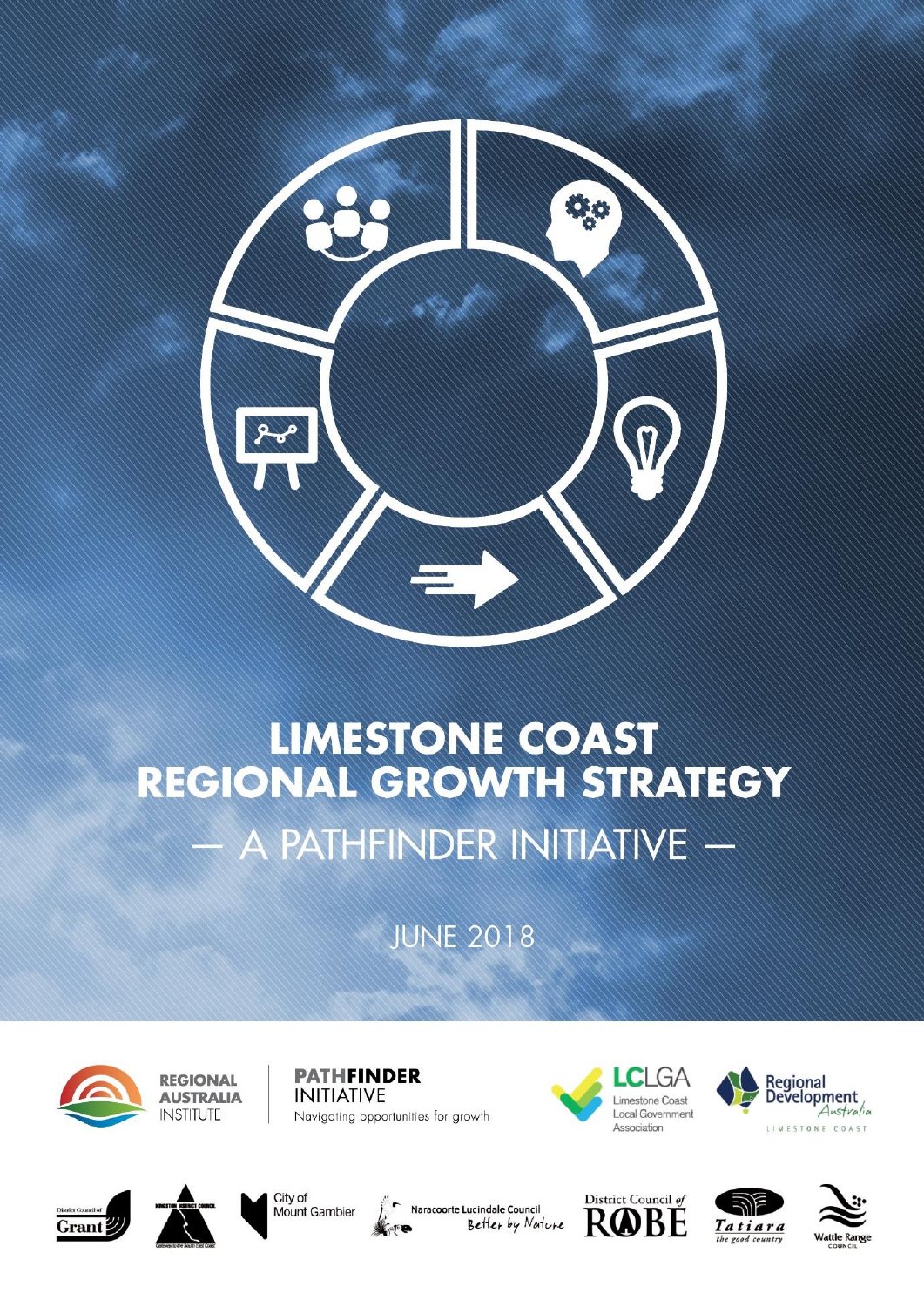

# **EXECUTIVE SUMMARY**

This Growth Strategy highlights that a well-coordinated, collaborative, and strategically focused effort can set the Limestone Coast region on the path to deliver a 20 per cent lift in economic performance, adding \$700 million in growth annually and more than 5,700 new jobs by 2026. It provides the evidence base, priority areas for focus, strategic directions, and potential actions required to give leaders confidence setting off on a path together towards a brighter economic future.

These priorities include:

- Invigorate the working age population, by attracting and retaining more people across the region to fill key skills gaps and support vibrant and sustainable regional communities;
- Building on the region's competitive advantage in agribusiness;
- Capturing employment opportunities in growing sectors like healthcare and social assistance;
- Supporting the development of a vibrant business ecosystem;
- Region-wide collaboration to develop a more coordinated tourism market; and
- Securing investment to deliver regional infrastructure priorities enabling growth.

Swinging the Limestone Coast region's leadership and resources in behind these shared growth priorities and pushing them forward together will be very important for success. Without a shared focus and commitment it will be very difficult to hold back the negative impacts of structural economic adjustment.

Moving the region in the right direction will take substantial, energised, and proactive effort from all regional leaders. No single organisation is going to be able to kick start the region's economic engine on its own, so shared commitment and leadership supporting the delivery of this Growth Strategy is imperative for success.

Knowing what to do is one thing, but galvanising the commitment, focus and resources required to actually do it and follow through to excellence is an entirely different proposition.

This Growth Strategy gives the region clear direction on which path to take, and what to focus on for success. The challenge now is for the people of the Limestone Coast to back it, and use the capabilities they have to lead a well-coordinated, proactive and decisive effort to capture the future economic potential they deserve.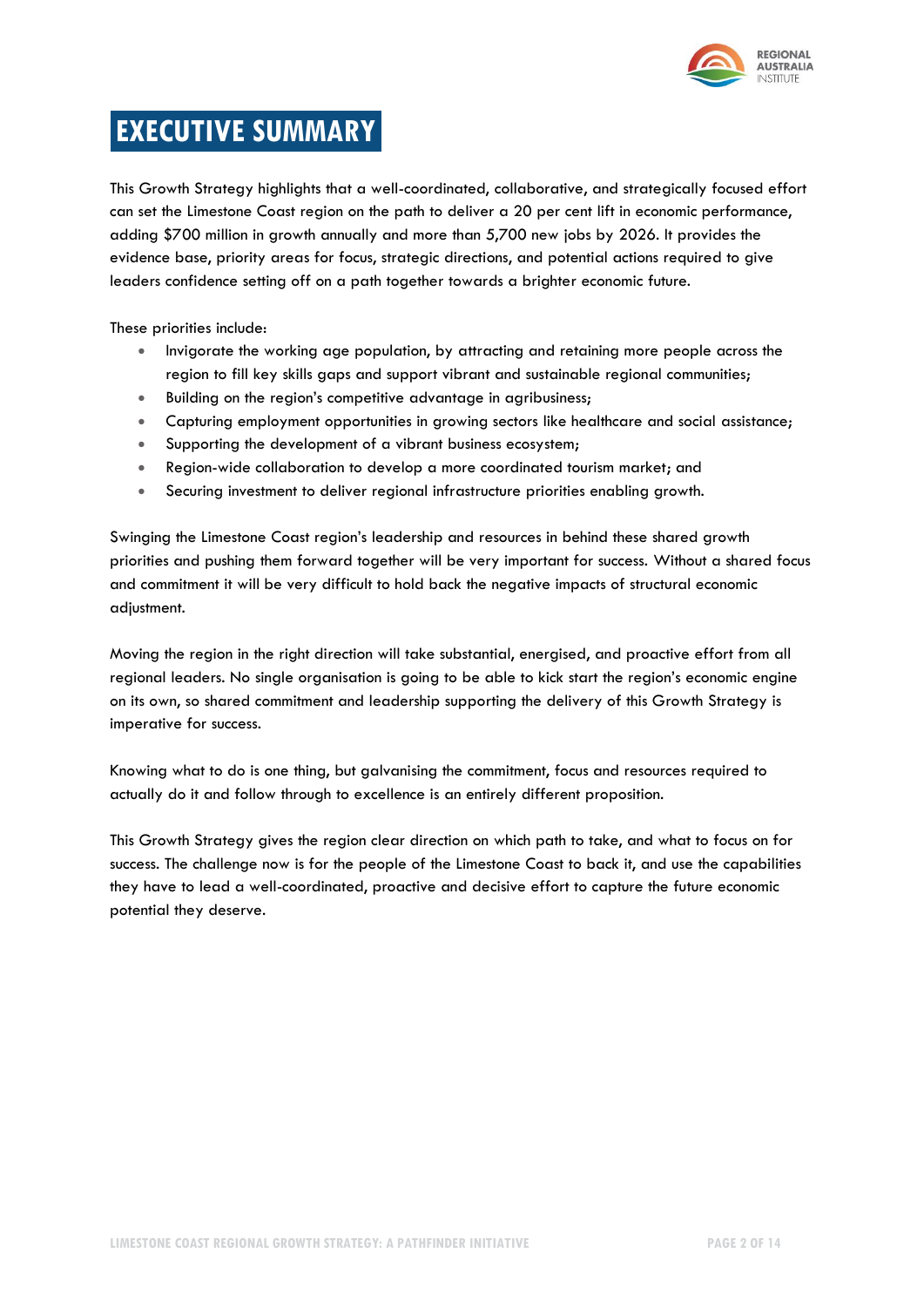

# **DRIVING FUTURE GROWTH ACROSS THE LIMESTONE COAST**

The Limestone Coast is at a crucial turning point. It has the potential to establish itself as a dynamic and highly competitive economic region over the next decade. Yet potential growth faces a range of constraints. Achieving success will require a proactive and coordinated response at the regional level to galvanise commitment, focus, and resources to deliver on this potential.

This 'Pathfinder' project is a partnership between the Limestone Coast Local Government Association (LCLGA) and the Regional Australia Institute (RAI), with support from Regional Development Australia Limestone Coast (RDALC) and each of the region's seven local councils. It delivers this Growth Strategy, which provides regional leaders with a unified set of priority areas and strategic directions guiding decisions and actions to create a thriving, sustainable regional economy.

This Strategy provides a common platform for the region and its leaders to come together and collaborate, enabling them to push forward together on the highest economic growth priorities. In doing so, it highlights the region's emerging opportunities, as well as key barriers to growth that must be overcome for the Limestone Cost to reach its full potential.

This Growth Strategy also informs a suite of complimentary work, including a Regional Infrastructure Audit and Regional Investment Prospectus. Together, these form a cohesive set of documents to guide a comprehensive and coordinated regional effort for activating the economy over the next decade and beyond.

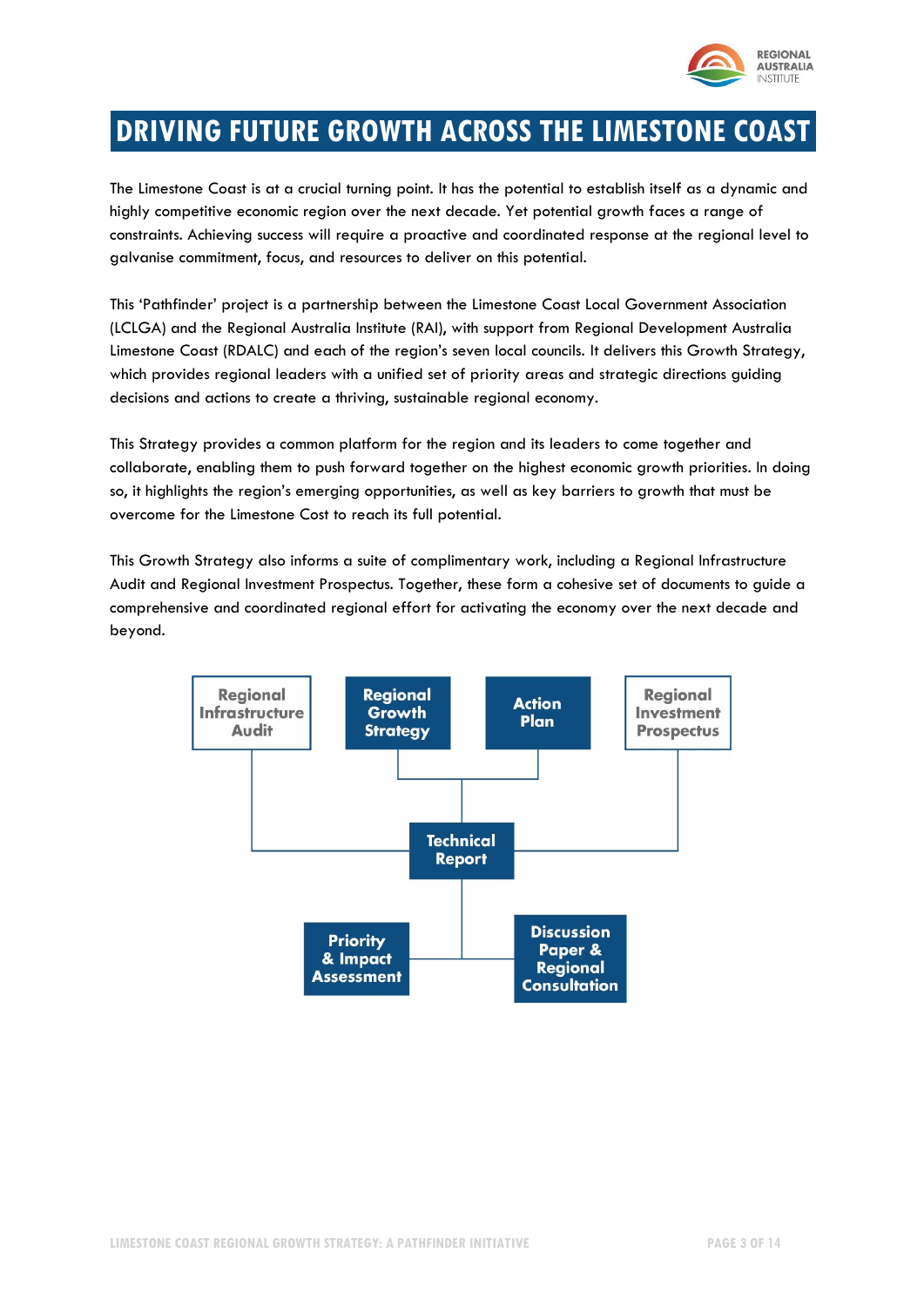

# **THE CHALLENGE AHEAD**

Headline growth has been flat after a period of relatively stable growth. To maintain its vibrant and diverse regional economy, the Limestone Coast will need to make a substantial and energised effort to reinvigorate the economy from a fairly stagnant base.

The region is in transition. Dominant sectors like agriculture, forestry, and fishing are expected to remain key drivers of the regional economy. However, job growth is shifting away from these traditional industries towards more service based sectors. In addition, the region faces compounding challenges of a shortage of skills and a declining working age population. Without a dynamic labour market to draw on, local businesses will struggle to grow, while the region will be less capable of adapting to these new opportunities.

Nevertheless, the Limestone Coast has significant potential. Its strengths across the agribusiness sector are evident in nationally competitive specialisations in agribusiness production, processing, and services, while new opportunities are emerging across service focused sectors. But, in order to achieve Limestone Coast's growth potential, tackling constraining issues and facilitating emerging opportunities is vital.

Importantly, the Limestone Coast will need to be conscious of broader forces at play too. Our world is always changing and certain trends are beyond the region's immediate control. These are megatrends – powerful forces of change working to reshape our world. All regions planning for the future need to understand how these shifts are likely to impact their region.

## **DIGITAL DISRUPTION**



The way we work is increasingly driven by new technologies, opening up new connections and empowering businesses to operate more efficiently and reach new markets. At the same time, the bar for necessary skilling is constantly rising. For the Limestone Coast and its agribusiness sector in particular, the potential offered by digital technologies is significant. Ensuring it has the skills to match will be critical.

### **CHANGING CLIMATES**



Climate change will continue to have major impacts on regional Australia through prolonged periods of severe conditions and more volatile weather events. Over the next decade the Limestone Coast is expected to experience more frequent heatwaves, less rainfall and increased bushfire risk. Climate change adaptation will continue to play an important role in supporting a more resilient region.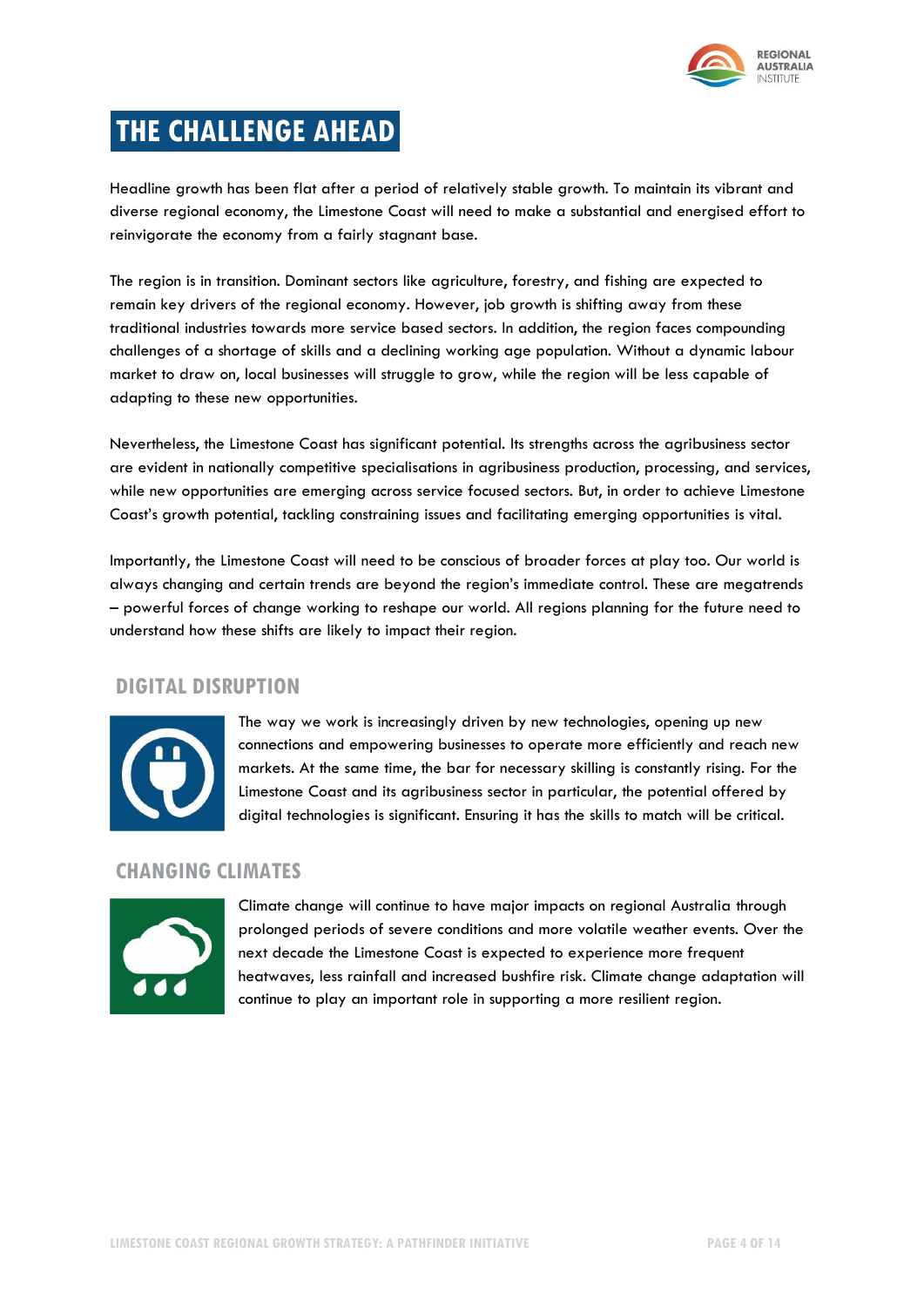

### **AN AGEING WORLD**



Australia's regional population is ageing at a rapid rate and in certain places those over 55 years old account for more than 20 per cent of the population. This presents challenges, as well as opportunities – from provision of required aged care services to tapping into the lifetime of knowledge and experience of our oldest citizens. The Limestone Coast will need to take a proactive approach to facilitating its growing older demographic to fully take advantage of its potential.

#### **NEW FOOD BOOM**



Global demand for food products continues to rise, with an emphasis on sustainable and high-quality produce. Australia's comparative advantage lies in its strong reputation for clean and green produce and a globally focused industry outlook. In order to reap the benefits of growing demand, the Limestone Coast will need to maintain production in high quality agribusiness produce and differentiate itself in a globally competitive market.

*This 'Pathfinder' Limestone Coast Growth Strategy project has identified that a strategically coordinated Limestone Coast regional economy has the potential to grow from \$3.4 billion per annum in Gross Value Added (GVA) to \$4.1billion by 2026.*

To reach the region's full economic potential, LCLGA, with support from RDALC, has developed this Growth Strategy and its associated Action Plan to focus resources on six priority areas. These priority areas include a mix of enabling factors as well as areas of the Limestone Coast economy that are both strategically important and have the greatest potential to deliver job growth over the long term and drive the economy forward.

Each priority area has been developed through a combination of data analysis and input from local expertise, and guided by the project steering committee. While certain priorities are likely to have greater strategic importance for certain Local Government Areas (LGAs), these are areas identified with the potential to improve the region as a whole.

The priorities outlined below build upon the extensive previous work done across the region in various capacities by different organisations in recent years. They are designed for the region as a whole, cross-referencing initiatives that in the next five to ten years will make a significant impact on growing the Limestone Coast region.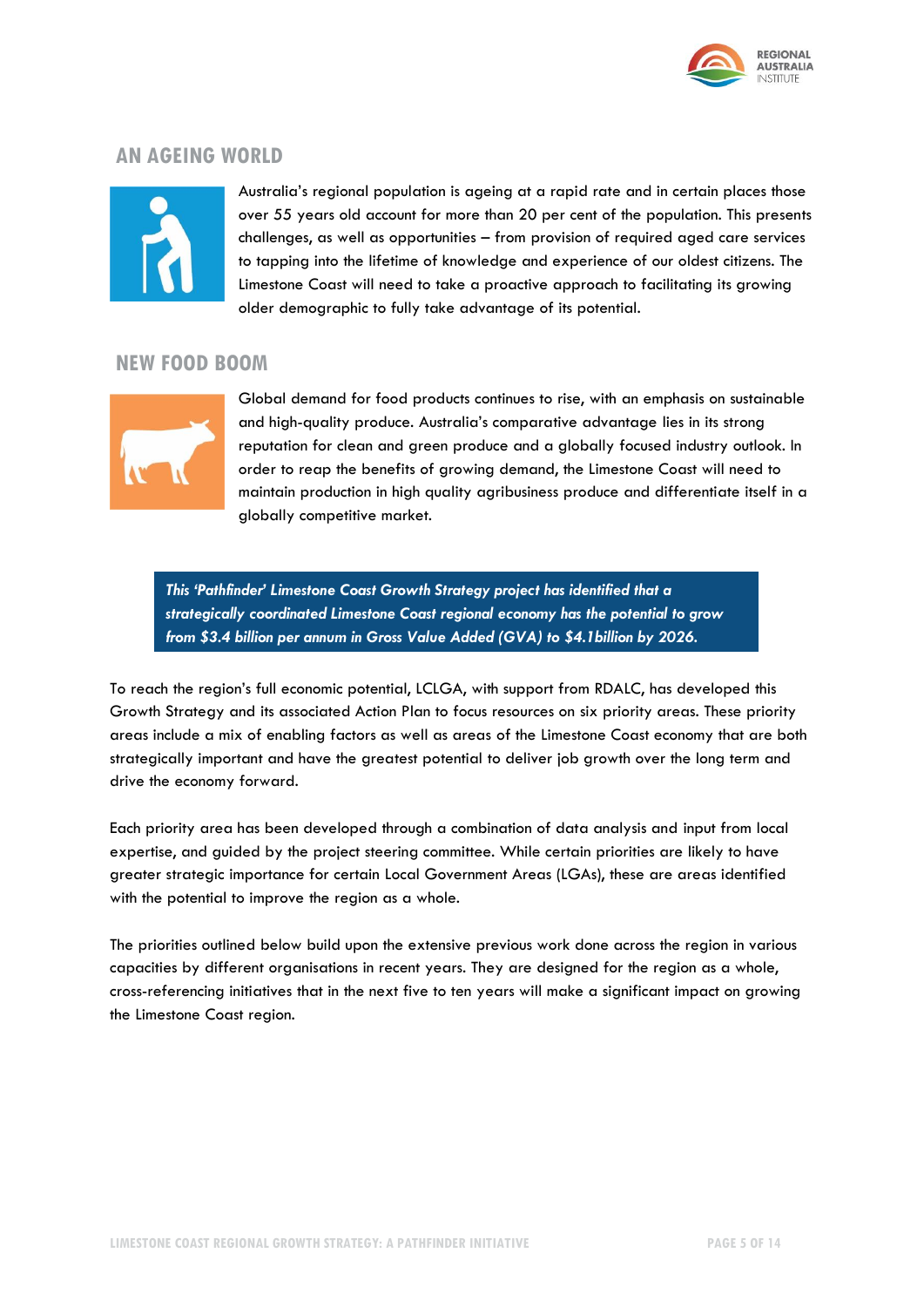

The six priorities focus on:



Invigorate the working age population, by attracting and retaining more people across the region to fill key skills gaps and support vibrant and sustainable regional communities;



Building on the region's competitive advantage in agribusiness;



Capturing employment opportunities in growing sectors like healthcare and social assistance;



Supporting the development of a vibrant business ecosystem; and



Region-wide collaboration to develop a more coordinated tourism market.



Securing investment to deliver regional infrastructure priorities enabling growth.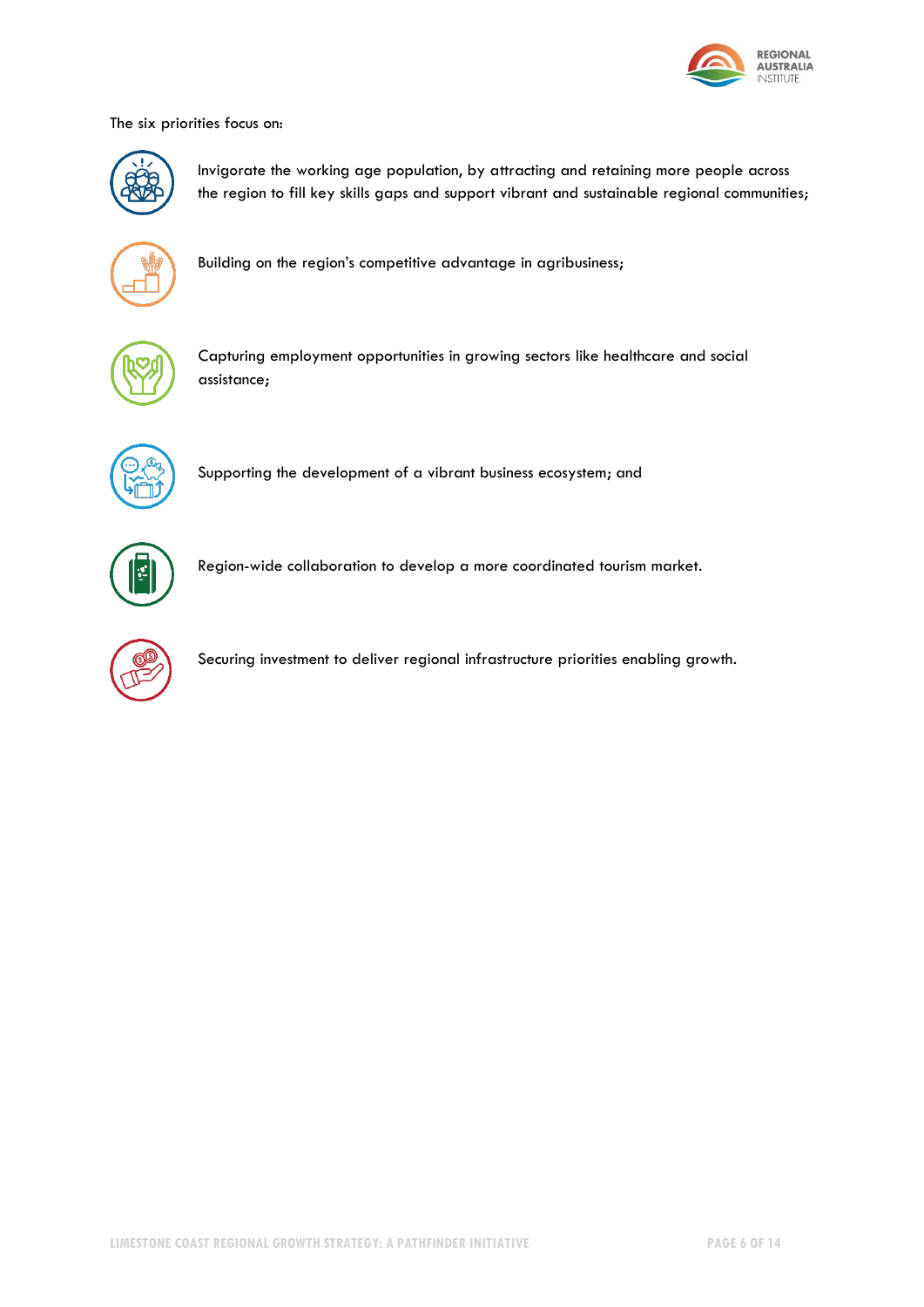



### **1 INCREASE THE WORKING AGE POPULATION**

**Regional Potential: Attract and retain at least 2,000 people into the region by 2026 to support a sustainable working age population.** 

**Current Situation: By 2026 the overall population growth rate for the Limestone Coast is expected to fall below that of non-metro South Australia. While certain LGA's such as Grant, Mount Gambier, and Naracoorte-Lucindale have increased in total, other areas have stalled or declined.** 

**More importantly, five out seven of the region's LGAs saw either flat growth or decline in the local working age population. A combination of out-migration and an ageing demographic is hollowing out the region's working age population. In places like Mount Gambier and Naracoorte-Lucindale, the share of those over 65 years old is equivalent to more than a third of the working age population.**

**Without a turnaround, the declining numbers of working age people will become a severe constraint on future growth potential for the region, with a less dynamic labour pool to support business and industry growth.**

**Challenges: A range of constraints to attracting and retaining people in region have been raised. These include lack of job opportunities for partners, unclear career paths for the region's young population, seasonal employment changes, shortage of appropriate housing options and concentration of international migrants to a limited number of areas.**

#### **STRATEGIC DIRECTIONS**

#### **1.1 Collaborate across the region to develop a targeted migration strategy that includes:**

- Addressing labour shortages and skill needs across the region;
- Establishing a matching system creating direct links between employers and potential migrant workers;
- Developing a systematic and integrated approach to settlement taking into account the needs for initial and ongoing settlement support; and
- Advocating for additional resources to build local capacity and support services for settlement communities and new arrivals.
- **1.2 Support the development of social infrastructure** including hard (eg. health, education, arts and culture, sports and recreation facilities) and soft (eg. child care, community networks, cultural and arts activities), to maintain and improve the liveability of the Limestone Coast.
- **1.3 Enable greater retention of the region's youth** by fostering stronger links and partnerships between local industries and regional students, exposing them early in their career decision making processes to local pathways.
- **1.4 Encourage older workers to remain active in the workforce** beyond traditional retirement age to mitigate increasing workforce and skills shortages. This may include encouraging transitional arrangements such as moving to part time, casual work and volunteering activities that sustain and build the regions social and human capital.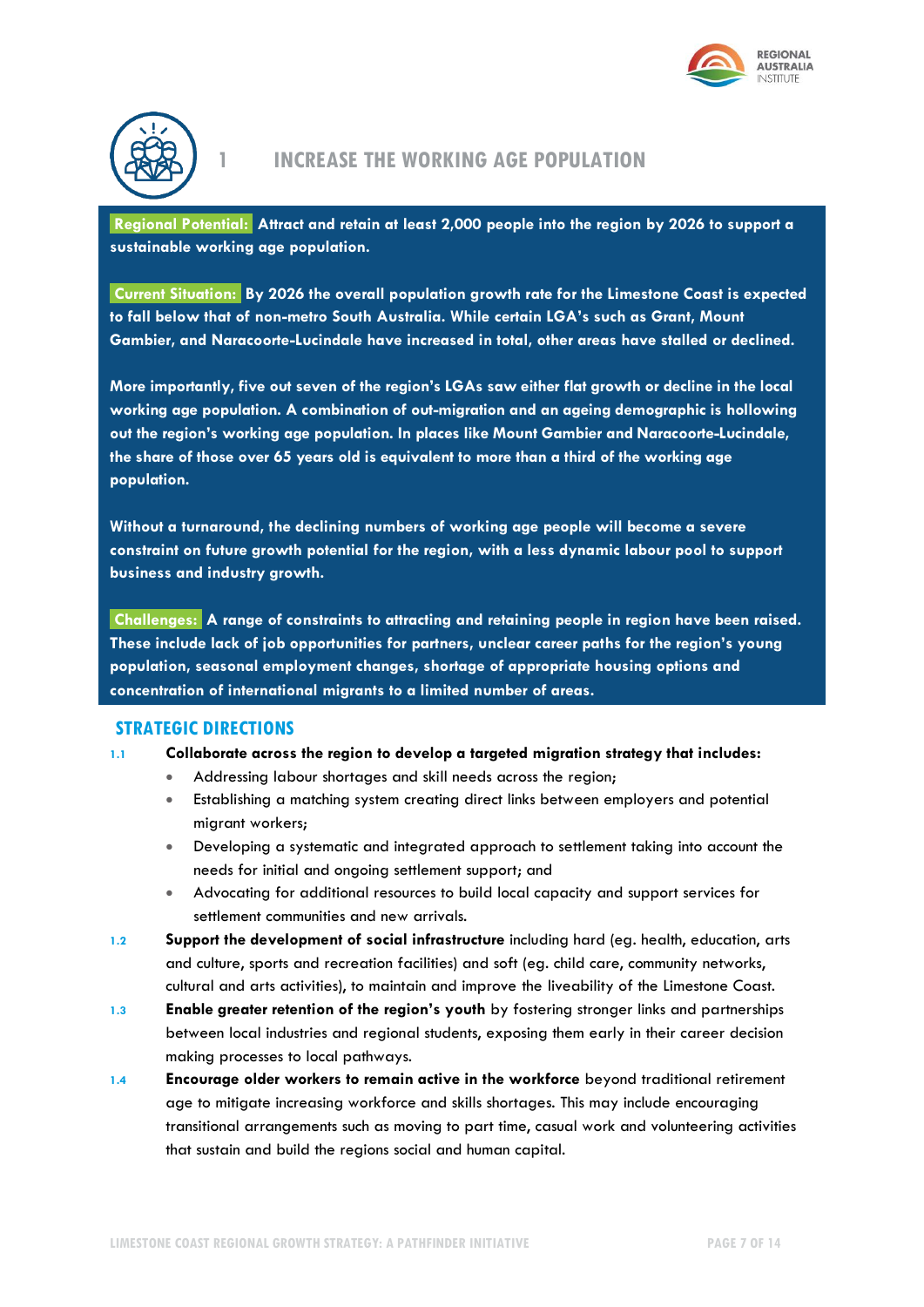



### **2 BUILD ON COMPETITIVE ADVANTAGE IN AGRIBUSINESS**

**Regional Potential: Build on the region's competitive advantage and meet increasing global demand for sustainable, high quality agribusiness product to deliver 1,260 jobs by 2026.** 

**Current Situation: Agribusiness – which includes agriculture, forestry and fishing, as well as food, beverage and wood manufacturing sectors – is a key driver for the region's economy. It accounts for more than 8,000 jobs across the seven LGAs, and more than \$3 billion in regional output.** 

**The strength of the agribusiness sector is reflected in nationally significant specialisations. For example, Grant, Wattle Range and Mount Gambier are in the top ten LGAs across the country in wood manufacturing, while Tatiara, Naracoorte-Lucindale and Wattle Range are in the top 40 for food manufacturing.**

**With a reputation for clean green product, as well as a major producer of quality timber products, the region is well placed to take advantage of growing international demand. Maintaining effective supply chains and promoting greater collaboration between and within industries will be critical to positioning the region for success.** 

**Challenges: There are currently three major constraints to the region's agribusiness sector. Firstly, a shortage of adequate skills has been compounded by lack of local training programs within the region. Secondly, limited collaboration throughout the region is likely to impede efforts valueadding or the ability to take advantage of emerging opportunities. Lastly, the majority of agribusiness businesses in the region are SMEs, and will likely require additional support to fully capture potential growth in new domestic and international markets.**

- **2.1 Lift SME capability throughout the region** with an emphasis on value-adding and small business skilling. With the vast majority of businesses in the region family operated or small to medium in size, it is critical they have the tools and skills to explore new opportunities, adapt to changing circumstances and reach their full potential.
- **2.2 Foster greater collaboration along the supply chain** to support diversification, research and development, and innovation in the agribusiness industry. This includes building stronger networks and industry clusters to improve the capability of agribusiness SMEs across the Limestone Coast region.
- **2.3 Partner with industry and regional agribusinesses** to investigate and implement industry led approaches to addressing skills and training needs. With a gap in the provision of quality, locally available training options, creative approaches are needed to meet existing and new demand for industry skills and education programs in the region.
- **2.4 Collaborate to increase awareness of the region's quality agricultural produce** by delivering coordinated, strategically focused marketing and regional branding of locally made value added produce. This includes building and applying brand management frameworks to ensure 'clean, green, high quality' brand values are consistently strengthened and clearly differentiate the Limestone Coast's value added produce in domestic and international markets.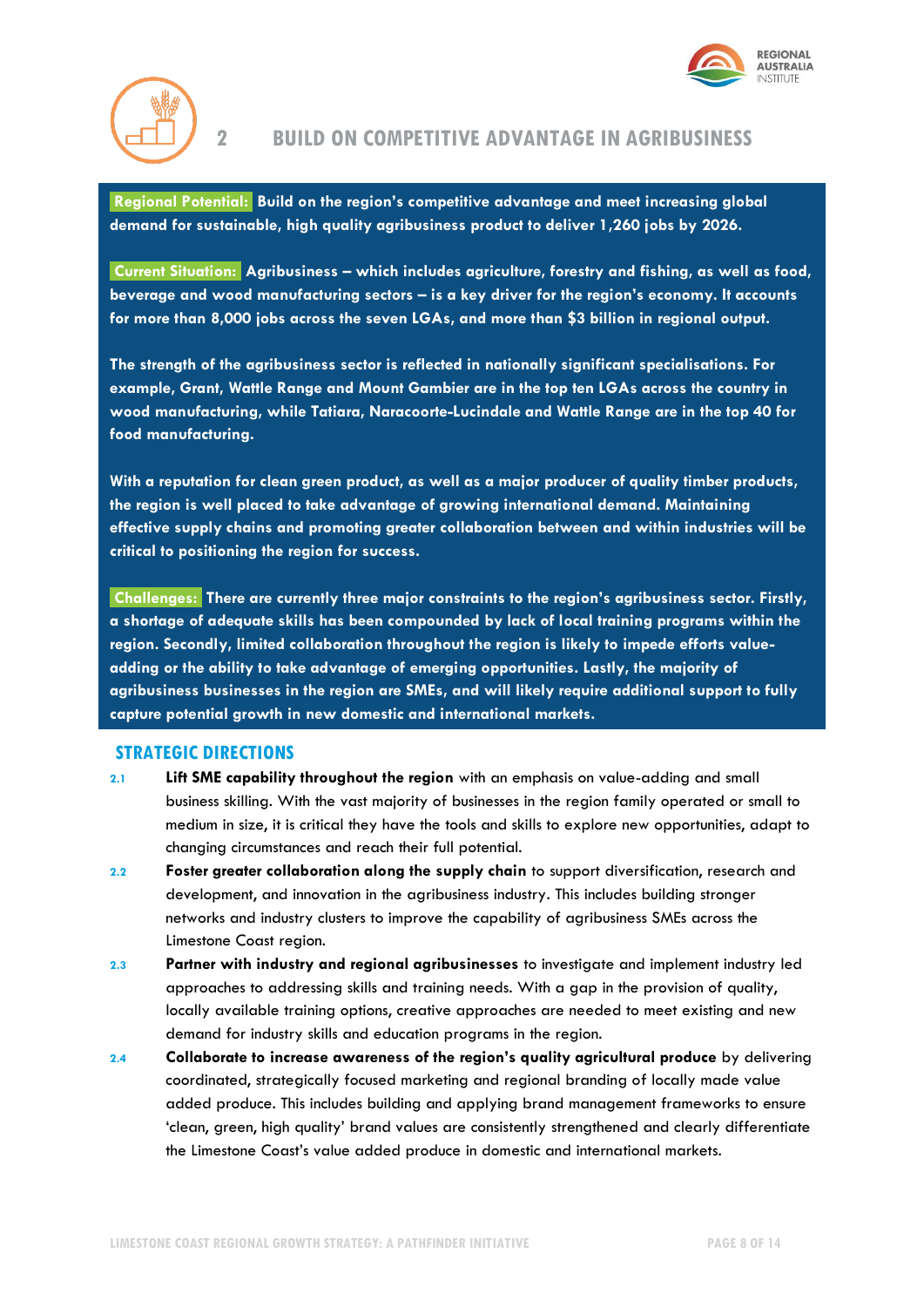



# **3 CAPTURE EXPECTED GAINS IN THE HEALTHCARE AND SOCIAL ASSISTANCE SECTOR**

**Regional Potential: Capture the potential growth in human services across the south east region, promoting the Limestone Coast's strong private sector to increase employment in health and social assistance industries by 1,050 jobs by 2026.** 

**Current Situation: Healthcare and social assistance accounts for approximately 3,200 jobs or 10.9 per cent of total employment across the Limestone Coast, growing at 2.2 per cent annually between 2011 and 2016 (faster than non-metro South Australia's 0.8 per cent). Much of this is driven by growth in the private sector.**

**With an ageing population, there is likely to be growing demand for services like aged care as well as specialized and allied health services such as occupational therapy, psychology, and physiotherapy.** 

**Challenges: The region has an advantage in terms of access to tertiary training for health qualifications such as nursing. However, ensuring young students see healthcare and social assistance as a viable career paths is critical. Attracting skilled health professionals to fill new roles and delivering services to a small, dispersed population base are also key challenges.**

- **3.1 Promote the value of Healthcare and Social Assistance as a high growth industry to the region**. As demand for different healthcare services change, it is critical to ensure the community understands and recognises the importance of these new opportunities as potential career paths.
- **3.2 Build stronger pathways** between schools, training organisations and the regional health and aged care industry to meet growing demand for health services skills across the industry. In addition, explore the potential for older workers in the region to retrain or upskill in the health services sector to meet growing regional demand.
- **3.3 Coordinate effort across the region to attract medical and allied health professionals** to overcome skills shortages. A whole of community approach from local leaders and businesses is required to support targeted recruitment and ensure positive experiences to encourage longterm retention.
- **3.4 Facilitate NDIS rollout initiatives** such as the NDIS Workforce Development Hub supporting service providers, stimulate local service provision across each LGA, and promote the disability (and aged care) sectors as rewarding career paths.
- **3.5 Support the attraction of retirees and investment in aged care infrastructure**, including marketing as an 'age-friendly' region with business opportunities available in a broad range of associated health, accommodation and recreation services.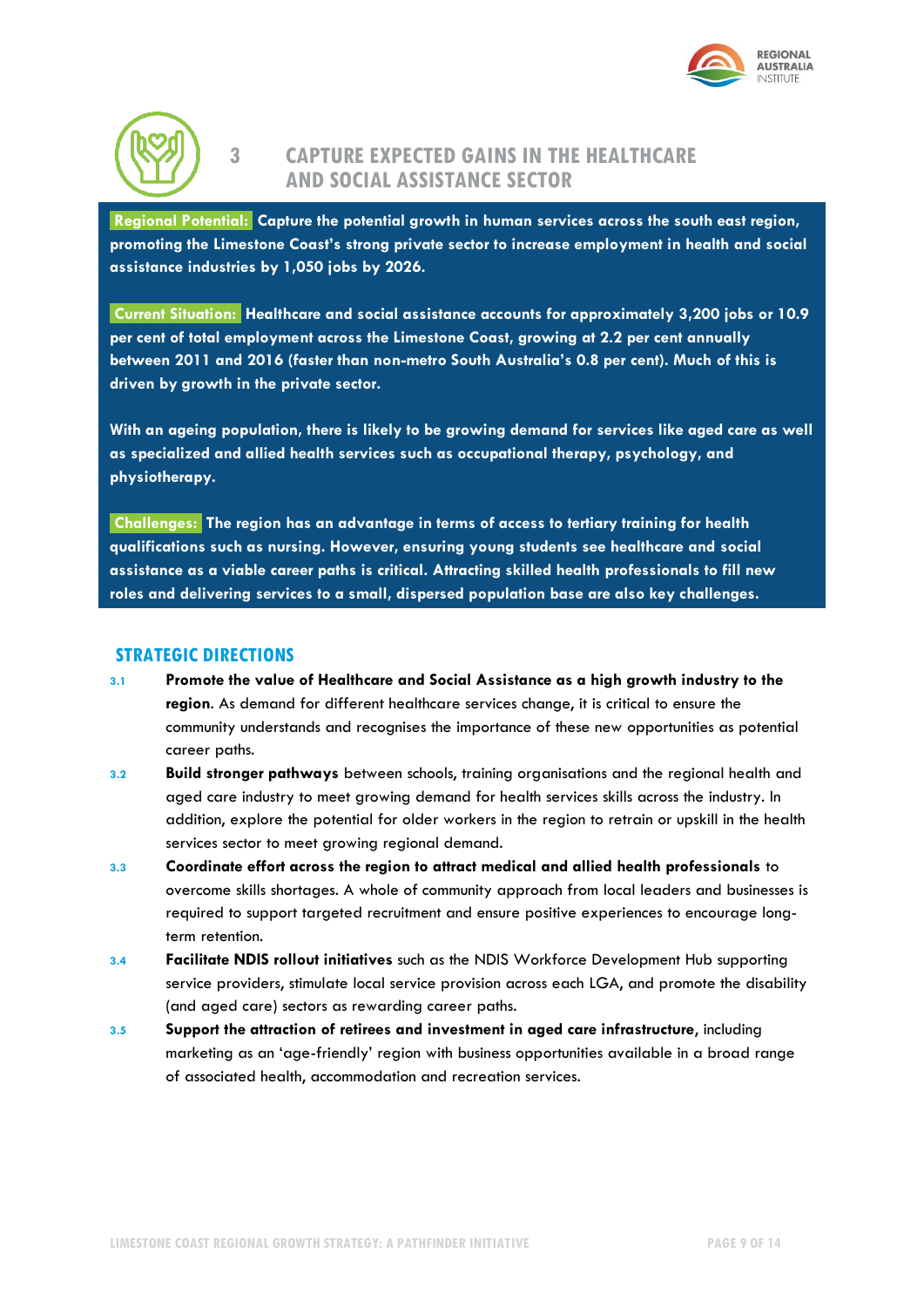



# **4 SUPPORT THE DEVELOPMENT OF A VIBRANT BUSINESS ECOSYSTEM**

**Regional Potential: Develop a vibrant business community throughout the region to lift business capability and foster a more entrepreneurial region to encourage 1,300 potential new business entries across the Limestone Coast by 2026.** 

**Current Situation: Although some LGAs perform well across measures of business dynamism, as a collective, the region lags behind the non-metro South Australian average. For example, Limestone Coast has lower rates of new business entries, as well as fewer knowledge-intensive business services (KIBS) to support business growth in the region. A higher level of new business entries suggests a more entrepreneurial and innovative spirit across the region, while a high proportion of KIBS indicates a greater availability of services to support other businesses with more specialised professional knowledge.** 

**Challenges: The region is dominated by small to medium businesses (SMEs), with 85 per cent of total businesses in the region either self-employing or employing one to four people. This means that a significant proportion of the region's businesses are likely to have less resources available to lift their capability than their larger counterparts.**

- **4.1 Promote entrepreneurial activity in the region** by producing engaging stories about local businesses innovating, value-adding, or doing things differently to inspire a regional culture of entrepreneurship.
- **4.2 Support region-wide access to business upskilling and mentoring for SMEs.** Ensuring that programs to lift business capability are delivered regionally and tackling connectivity constraints (both physical and digital) will be critical to lifting the region's 'business dynamo'.
- **4.3 Encourage businesses across the region to position themselves as "employers-of-choice"**; for example - by developing training and career pathways for prospective employees and fostering an appealing workplace culture in order to retain regional talent.
- **4.4 Raise the level of digital skilling across the region** to ensure businesses are able to take advantage of digital economy growth opportunities, respond to the challenges of increasing online competition globally, and emerging trends towards automation. While lack of digital connectivity can be a constraint, ensuring regional businesses have the technology and technological knowledge required to participate in the digital economy when they are connected (eg. online marketing, software as a service, and e-commerce) will be vital.
- **4.5 Expand awareness and take-up of programs lifting business performance,** including those delivered by local, state and federal governments; such as grants, assistance packages, industry development and export programs throughout the Limestone Coast.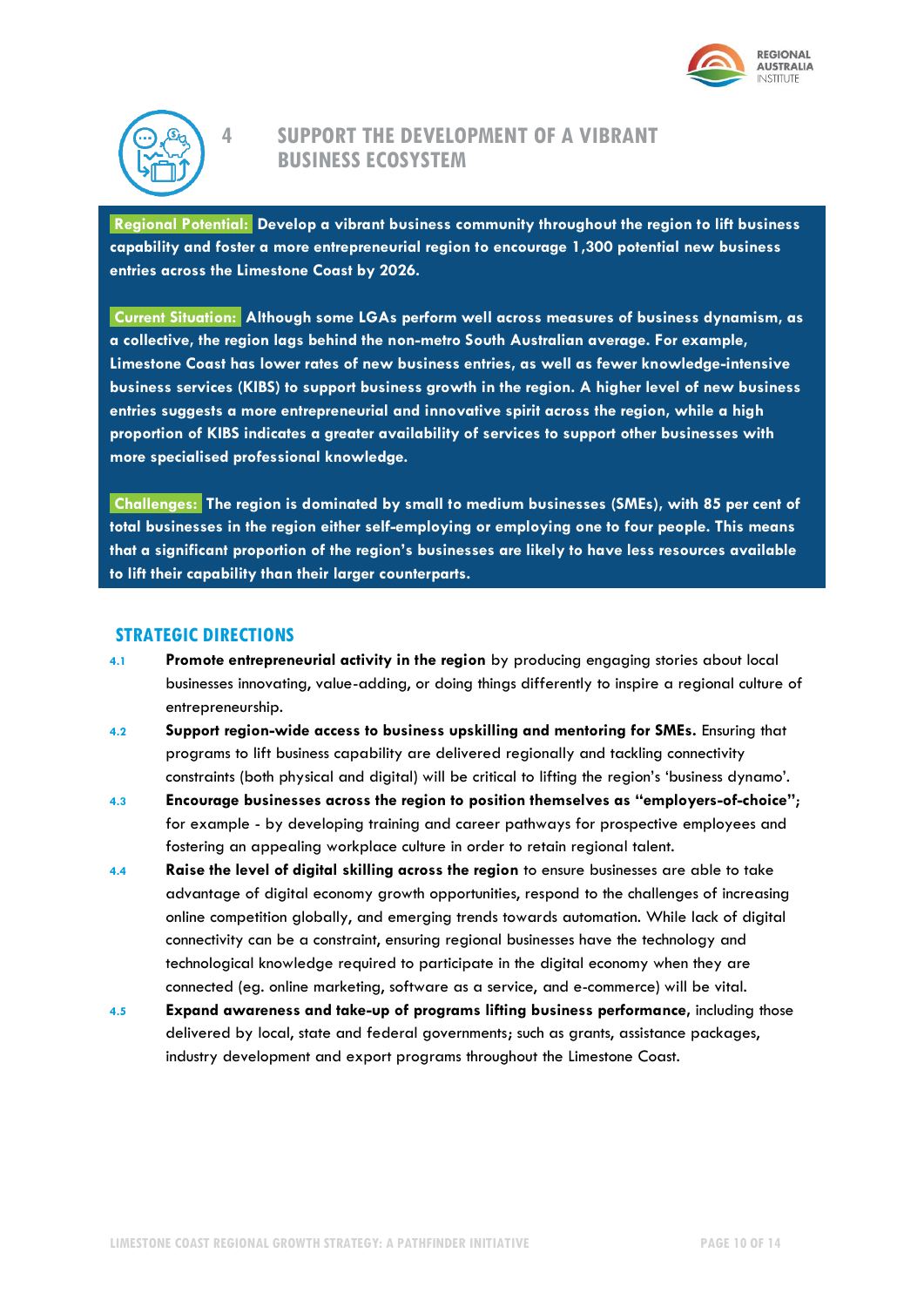



### **5 COLLABORATE TO BUILD TOURISM CAPACITY IN THE REGION**

**Regional Potential: Grow the tourism industry through greater regional coordination, more developed products and experiences, and lift capability in the region to potentially deliver 805 new jobs by 2026.** 

**Current Situation: Between 2011 and 2016 employment across the tourism industry grew by 4.2 per cent, yet this was slower than the non-metro South Australia average growth rate. Although the region attracts a high number of visitors these are mostly domestic day visitors or overnight visitors with short average length of stay.** 

**Tourism is a state priority, with the South Australian Regional Visitor Strategy emphasising greater collaboration and industry capability for the Limestone Coast. Situated at the midpoint between Melbourne and Adelaide, the Limestone Coast has significant potential for growth; for example, through greater attraction of visitors travelling the Great Ocean Road, as well as in partnership with the region's premium food and wine producers.** 

**Challenges: A fragmented approach to developing the region's tourism market is a major constraint to future growth potential. Management of local tourism markets within the region is highly siloed within each of the respective councils, with lack of coordination and collaboration a challenge to delivering a truly regional tourism offering. Ensuring there is adequate capability in the region, from skills to demand management between peak and off-peak seasons, will also be important.**

- **5.1 Resource and strengthen the capability of the Limestone Coast's regional tourism organisational framework** (RTO), enabling strong leadership, management, coordination and delivery of regional tourism activities lifting visitor numbers, length of stay and spend per head.
- **5.2 Through the RTO, deliver regionally coordinated destination marketing activities**, clearly targeting highest priority domestic and international opportunities for growth, aligned with well-defined regional 'hero experiences' and associated high quality local tourism offerings.
- **5.3 Deliver regionally coordinated tourism destination and industry development activities**, through the RTO, in partnership with the South Australian Tourism Commission (SATC), Limestone Coast region councils and local tourism businesses.
- **5.4 Seek investment in regional tourism infrastructure, marketing, destination and industry development activities** that are aligned to strategic goals and lift the overall quality, variety and packaging of offerings available to visitors in domestic and international markets.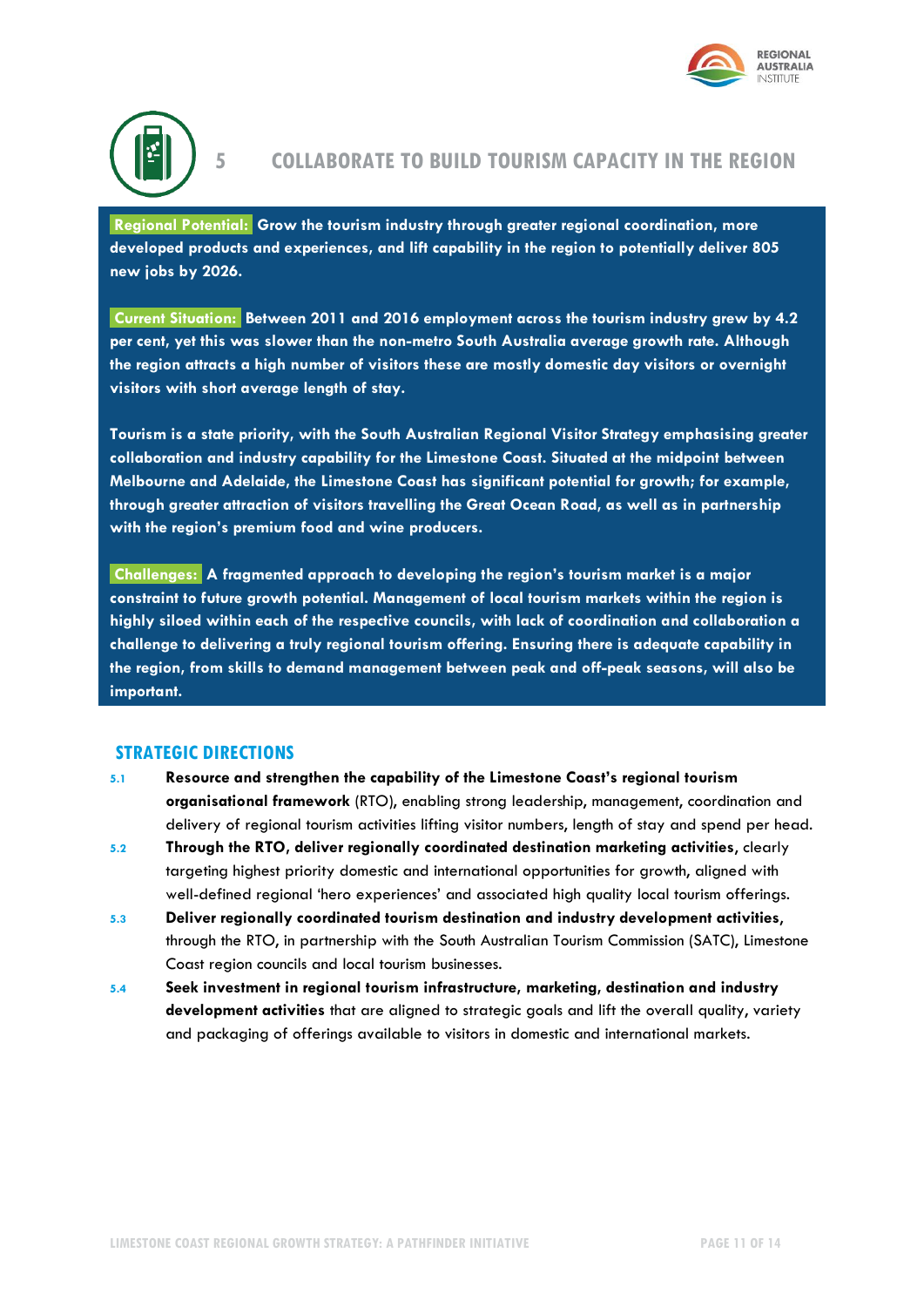



# **6 SECURING INVESTMENT TO DELIVER REGIONAL INFRASTRUCTURE PRIORITIES ENABLING GROWTH**

**Regional Potential: Develop a coordinated approach to lobby and advocate for key regional infrastructure enabling economic growth, positioning the Limestone Coast as the investment destination of choice.**

**Current Situation: The Limestone Coast has significant potential to become one of the most dynamic and diverse economic regions in South Australia. To achieve this, the region must work together at all levels to address a range of essential services and connectivity constraints, as well as services strengthen its community. Combined these create foundations for economic growth and can be considered in terms of both 'hard' (physical) and 'soft' (social) infrastructure needs. Key priority areas include:**

*Hard Infrastructure:*

- **Energy generation, storage and supply**
- **Connectivity by road, rail, air, intermodal, mobile phone and the internet**
- **Resource efficiency, recovery and waste management**
- **Education and training facilities**
- **Medical, allied health, aged care and child care facilities**
- **Arts and cultural facilities**
- **Sports and recreation facilities**

#### *Soft Infrastructure*

- **Education and training services**
- **Medical, allied health, aged care and childcare services**
- **Arts and cultural activities and programs**
- **Sports and recreational activities and programs**

**For the region to maintain its competitiveness, the Limestone Coast will need to establish a coordinated and proactive approach to securing state, federal and private investment in infrastructure. This will require a strong and united regional voice to lobby effectively for the money to build the critical infrastructure the region needs most.** 

**Challenges: Lack of investment in hard and soft infrastructure will put significant pressure on the Limestone Coast's ability to maintain a dynamic and vibrant economy.** 

**Ensuring an efficient, reliable and cost effective energy supply is a key issues in the region. This is not only central to ensuring a competitive operating environment for businesses, but also to creating the confidence and capacity required for future investment and growth.** 

**Investment in transport links and freight networks is vital, ensuring the region's residents, tourism industry and high quality produce continue to have safe and efficient access to markets.**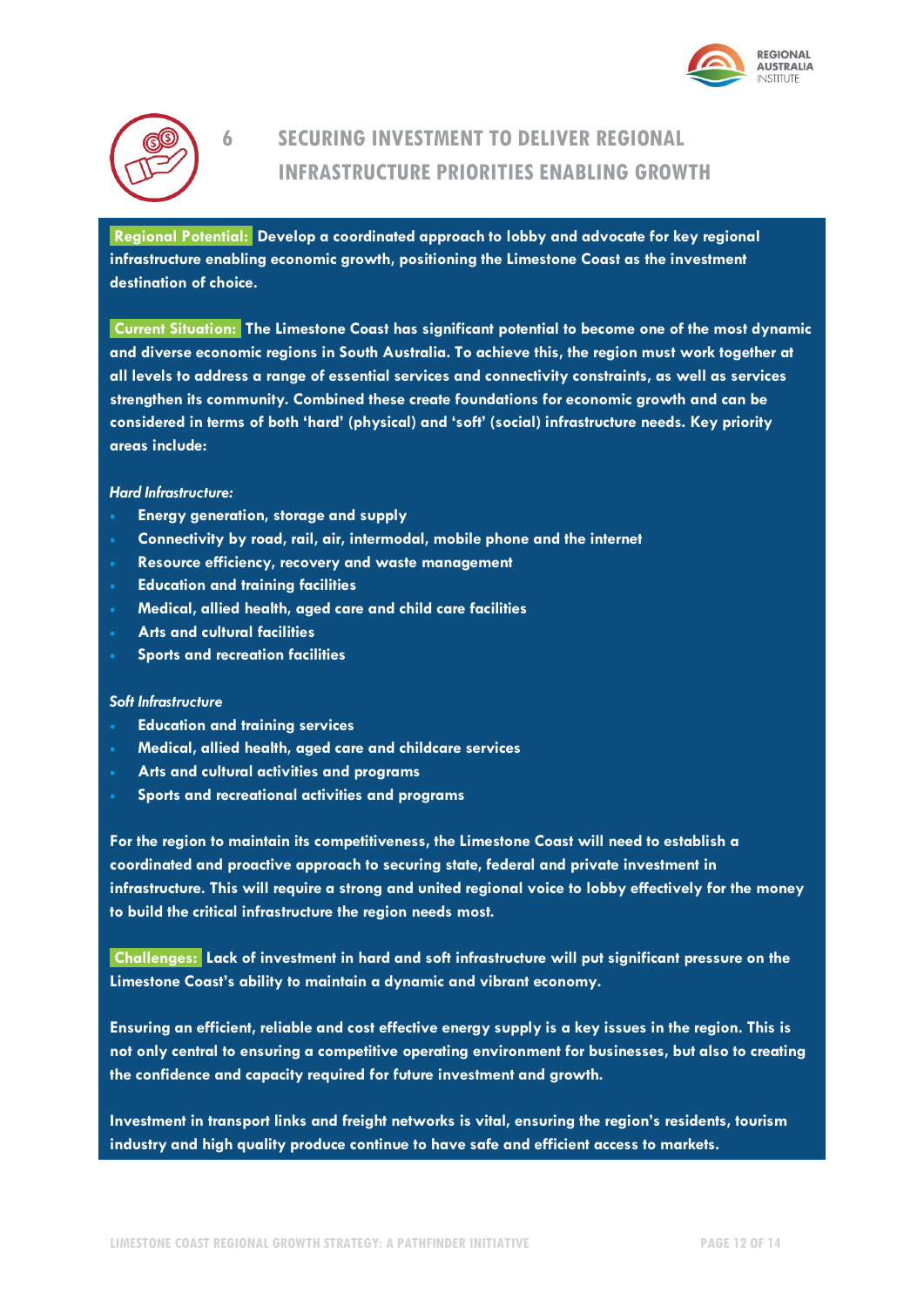

**Increasing digital connectivity is also critical, not only to ensure the region can fully participate in the digital economy, but also to respond effectively to global competition for goods and services online.** 

**The decline in locally provided training facilities, such a TAFE, has also been identified as a constraint limiting the region's ability to reskill and adapt to changing circumstances and needs.**

**Lack of investment in soft infrastructure puts the region at a significant disadvantage attracting and retaining the population and skilled workforce it needs to sustain and build its economy. Investment in the arts and cultural vibrancy of the region, health care and social assistance services, availability of aged and childcare services, sports and recreation facilities and programs - all support a strong sense of community confidence and pride in place. This works as a magnet to both attract and retain people and investment in the Limestone Coast.** 

- **6.1 Ensure delivery of the Regional Infrastructure Audit** identifies and prioritises the hard (physical) and soft (social) infrastructure needs of the Limestone Coast, enabling a regionally coordinated approach to securing the investment required for implementation.
- **6.2 Ensure the development and launch of the Regional Investment Prospectus** is responsive to the priorities identified in the Limestone Coast Regional Growth Strategy and Infrastructure Audit, and takes a regionally coordinated, market focused approach to investment prospecting, promotion and implementation.
- **6.3 Coordinate regional advocacy and lobbying efforts** to speak with one voice in pursuit of highest priority 'hard' and 'soft' infrastructure investment needs.
- **6.4 Leverage State and Federal Government initiatives** to secure the investment required to maintain and upgrade existing regional infrastructure facilitating economic growth.